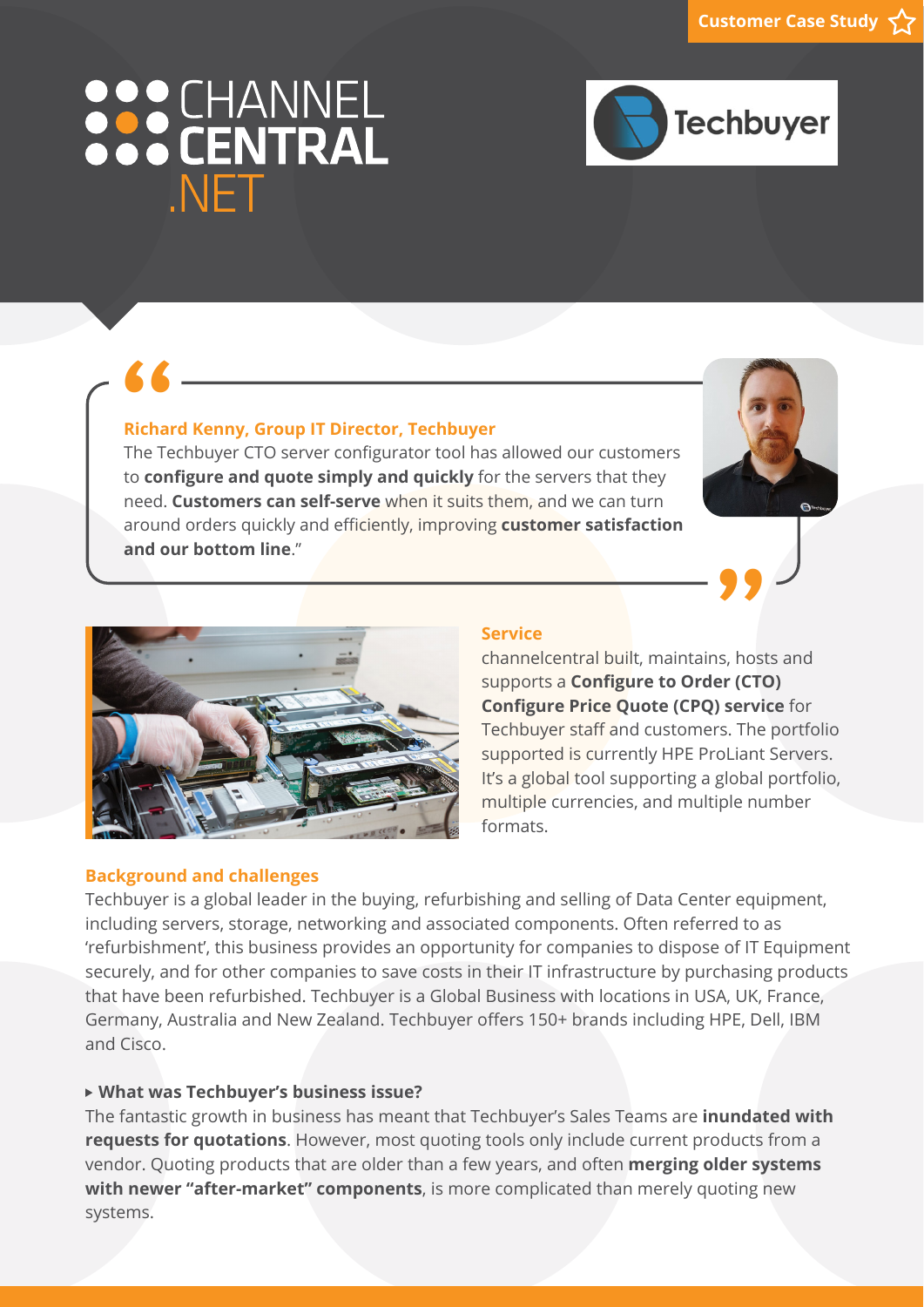

The complexity of server builds means that experienced and technical salespeople are usually required to get a working configuration.

Customers often want to start the process themselves but have limited opportunity to build from the ground up as most configurators start with a basic bill of materials.

This lack of an available start point means that customers have less flexibility than can actually be accommodated by Techbuyer's Technical Build Specialists. As HPE is a leading brand for Techbuyer, it was essential to provide Techbuyer customers as much choice, assurance and flexibility as possible for that vendor.

|                                            | <b>Starting Point Selection</b>                                                                          |                              |
|--------------------------------------------|----------------------------------------------------------------------------------------------------------|------------------------------|
| DRIVE BAY SIZE                             | HP DL380 Gen10 - 8 Bay SFF 8x2.5" Dual Scalable Processor Server                                         |                              |
| ELFE 09<br>$ESFF$ $Q$<br><b>QTY DRIVES</b> | $\sim$ $\sim$<br>$\mathbf{a}$<br><b><i>Small Form Factor</i></b><br>,,,,,,,<br>2.5" Drive Bays<br>Drives | From: £ 1,979.00<br>Select » |
| $\Box$ 0 $\Box$<br>□ 12 (6)<br>$124$ co    | HP DL380 Gen10 - 12 Bay LFF 12x3.5" Dual Scalable Processor Server                                       |                              |
|                                            | 12<br>Large Form Factor<br><b>TALENTS</b><br>3.5" Drive Bays<br><b>Drives</b>                            | From: £ 1,807.00<br>Seect >  |
|                                            | HP DL380 Gen10 - 24 Bay SFF 24x2.5" Dual Scalable Processor Server                                       |                              |
|                                            | <b>State</b><br><b>Small Form Factor</b><br>24<br><b>SHOTTERED</b>                                       | From: £ 907.00               |

# **What other possible solutions were available?**

The only tools to quote for Techbuyer products were spreadsheets and PDF documents. There was no "eCommerce-ready" solution available. Other CPQ vendors were unable to provide the data which meant that Techbuyer would have to fund managing a very complex and broad set of products and rules.

## **Solution**

Techbuyer has been an iQuote user for many years and saw first-hand how it transformed the process of quoting for new IT infrastructure from HPE. iQuote is the Configure Price Quote (CPQ) tool created by channelcentral for HPE Servers for the IT Channel. As iQuote has been in service for over a decade, it retained all the legacy systems' data (option compatibility, configuration rules, localization, etc.). The iQuote service, however, only shows the current portfolio by design.

Techbuyer contacted channelcentral to find out what might be possible to meet its needs. channelcentral proposed, and then built a **CPQ plug-in 'wizard'** that guides Sales and Customers through the process of quoting. The wizard takes end-users **step by step through the quotation process**, building the configuration,



Review & Order

with the option to add accessories, including processor, memory, storage, networking and power supplies.

As with all other channelcentral CPQ tools, the configuration will always be **validated to function on delivery**. Always correct configuration ensures customer satisfaction and fewer costly returns.

channelcentral has enabled the legacy portfolio to provide excellent product coverage.